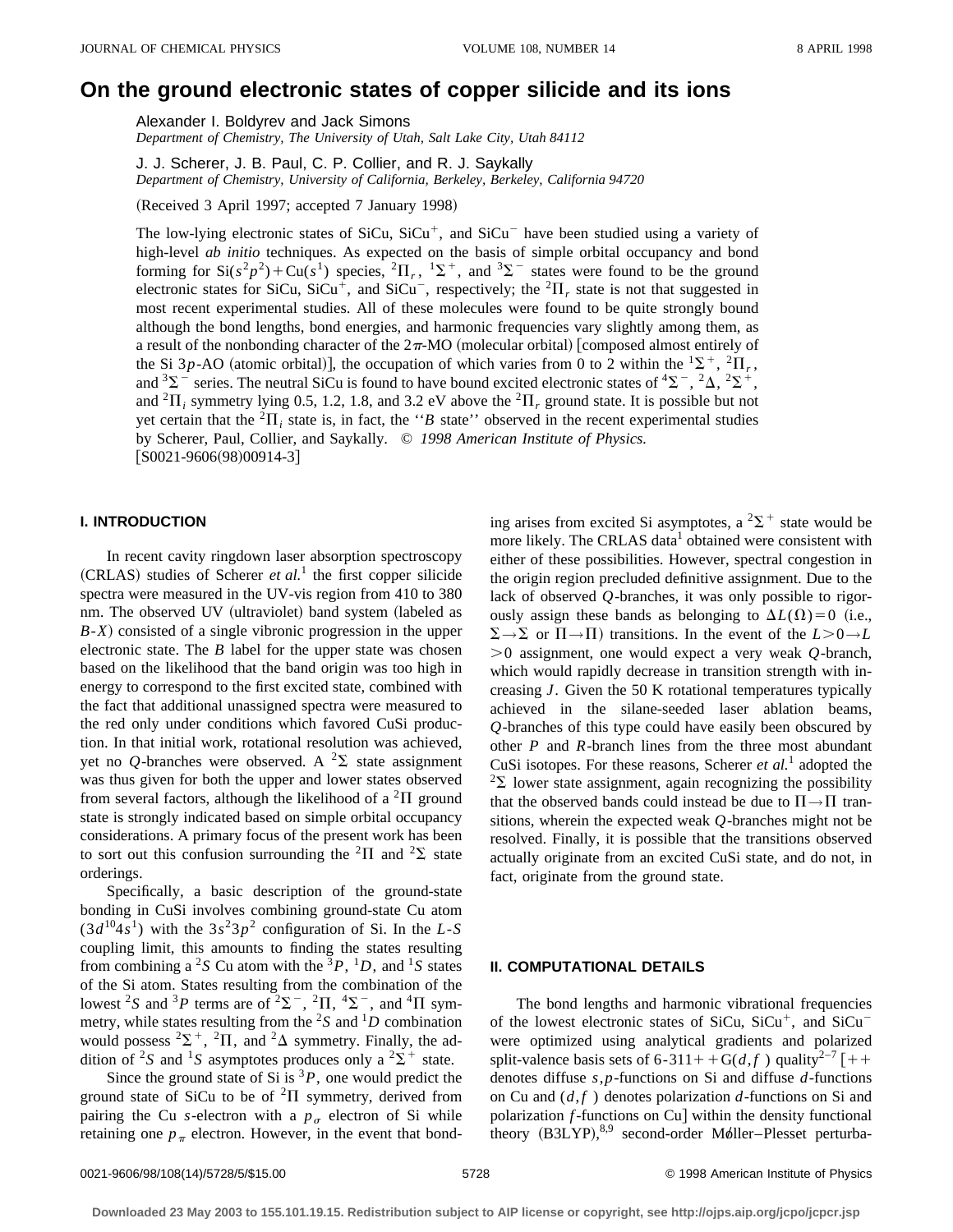TABLE I. Calculated molecular properties of the lowest bound  $SiCu$ ,  $SiCu<sup>+</sup>$ , and  $SiCu-States$ .

| $SiCu(^{2}\Pi_{r})$                                                                                                                                                                                                                                                                                                                                                                                                                              | $SiCu(^{4}\Sigma^{-})$                                                                                                                                                                                                                                                                                                                                                                                                                                                            | $SiCu(^{2}\Pi_{i})$                                                                                                                                                                                                                                                                                                                                                                                                                              |  |
|--------------------------------------------------------------------------------------------------------------------------------------------------------------------------------------------------------------------------------------------------------------------------------------------------------------------------------------------------------------------------------------------------------------------------------------------------|-----------------------------------------------------------------------------------------------------------------------------------------------------------------------------------------------------------------------------------------------------------------------------------------------------------------------------------------------------------------------------------------------------------------------------------------------------------------------------------|--------------------------------------------------------------------------------------------------------------------------------------------------------------------------------------------------------------------------------------------------------------------------------------------------------------------------------------------------------------------------------------------------------------------------------------------------|--|
| $1\sigma^2$ $1\delta^4$ $1\pi^4$ $2\sigma^2$ $3\sigma^2$ $2\pi^1$<br>$QCISD/6-311++G(d,f)$<br>$E_{\text{OCISD}}$ = -1928.172 526<br>$R_e$ (Si-Cu) = 2.242 Å<br>$\omega_e$ = 336 cm <sup>-1</sup><br>$\langle S^2 \rangle$ = 0.760<br>$T_{e,QCISD}$ =0.0 eV<br>$Q^{NPA}(Si) = -0.073$ e<br>$\mu_e$ = 1.396 D<br>$QCISD(T)/6-311++G(2d,2f)$<br>$E_{\text{QCISD(T)}} = -1928.255029^{\text{a}}$<br>$T_{e, \text{OCISD(T)}} = 0.0 \text{ eV}$        | $1\sigma^2$ $1\delta^4$ $1\pi^4$ $2\sigma^2$ $3\sigma^1$ $2\pi^2$<br>$QCISD/6-311++G(d,f)$<br>$E_{\text{OCISD}}$ = -1928.156 300<br>$R_e$ (Si-Cu) = 2.226 Å<br>$\omega_e$ = 320 cm <sup>-1</sup><br>$\langle S^2 \rangle$ = 3.761<br>$T_{e, QCISD} = 0.442$ eV<br>$Q^{NPA}(Si) = -0.495$ e<br>$\mu_e$ = 3.253 D<br>$QCISD(T)/6-311++G(2d,2f)$<br>$E_{\text{QCISD(T)}} = -1928.237914^a$<br>$T_{e, \text{OCISD(T)}} = 0.466 \text{ eV}$                                            | $1\sigma^2$ $1\delta^4$ $1\pi^4$ $2\sigma^2$ $3\sigma^0$ $2\pi^3$<br>$QCISD/6-311++G(d,f)$<br>$E_{\text{OCISD}}$ = -1928.041 555<br>$R_e$ (Si-Cu) = 2.176 Å<br>$\langle S^2 \rangle$ = 0.869<br>$T_{e, \text{QCISD}} = 3.564 \text{ eV}$<br>$Q^{NPA}(Si) = -0.738$ e<br>$\mu_e$ = 3.381 D<br>$QCISD(T)/6-311++G(2d,2f)$<br>$E_{\text{QCISD(T)}} = -1928.136847^{\text{a}}$<br>$T_{e, \text{OCISD(T)}} = 3.216 \text{ eV}$                        |  |
| $SiCu^+(^{1}\Sigma^{+})$<br>$1\sigma^2$ $1\delta^4$ $1\pi^4$ $2\sigma^2$ $3\sigma^2$ $2\pi^0$<br>$QCISD/6-311++G(d,f)$<br>$E_{\text{OCISD}}$ = -1927.924 676<br>$R_e$ (Si-Cu) = 2.257 Å<br>$\omega_e$ = 358 cm <sup>-1</sup><br>$T_{e, \text{OCISD}} = 0.0 \text{ eV}$<br>$Q^{NPA}(Si) = +0.633$ e<br>$QCISD(T)/6-311++G(2d,2f)$<br>$E_{QCISD(T)} = -1927.997449^a$<br>$T_{e, \text{QCISD(T)}} = 0.0 \text{ eV}$                                 | $SiCu^+(^{3}\Pi_r)$<br>$1\sigma^2$ $1\delta^4$ $1\pi^4$ $2\sigma^2$ $3\sigma^1$ $2\pi^1$<br>$QCISD/6-311++G(d,f)$<br>$E_{\text{OCISD}}$ = -1927.904 267<br>$R_e$ (Si-Cu) = 2.357 Å<br>$\omega_e$ = 240 cm <sup>-1</sup><br>$\langle S^2 \rangle$ = 2.014<br>$T_{e, \text{OCISD}} = 0.555 \text{ eV}$<br>$Q^{NPA}(Si) = +0.297$ e<br>$QCISD(T)/6-311++G(2d,2f)$<br>$E_{\text{QCISD(T)}} = -1927.979082^{\text{a}}$<br>$T_{e, \text{OCISD(T)}} = 0.501 \text{ eV}$                  | $SiCu^{+}({}^{3}\Sigma^{-})$<br>$1\sigma^2$ $1\delta^4$ $1\pi^4$ $2\sigma^2$ $3\sigma^0$ $2\pi^2$<br>$QCISD/6-311++G(d,f)$<br>$E_{\text{OCISD}}$ = -1927.848 560<br>$R_e$ (Si-Cu) = 2.407 Å<br>$\omega_e$ = 179 cm <sup>-1</sup><br>$\langle S^2 \rangle$ = 2.107<br>$T_{e,QCISD} = 2.071$ eV<br>$Q^{NPA}(Si) = +0.054$ e<br>$QCISD(T)/6-311++G(2d,2f)$<br>$E_{\text{QCISD(T)}} = -1927.924404^a$<br>$T_{e, \text{OCISD(T)}} = 1.988 \text{ eV}$ |  |
| $SiCu^{-}(3\Sigma^{-})$<br>$1\sigma^2 1 \delta^4 1\pi^4 2\sigma^2 3\sigma^2 2\pi^2$<br>QCISD/6-311++G( $d, f$ )<br>$E_{\text{OCISD}}$ = -1928.217470<br>$R_e$ (Si-Cu) = 2.262 Å<br>$\omega_e$ = 283 cm <sup>-1</sup><br>$\langle S^2 \rangle$ = 2.040<br>$T_{e, \text{OCISD}} = 0.0 \text{ eV}$<br>$Q^{NPA}(Si) = -0.870 e$<br>$QCISD(T)/6-311++G(2d,2f)$<br>$E_{\text{QCISD(T)}} = -1928.307359^a$<br>$T_{e, \text{QCISD(T)}} = 0.0 \text{ eV}$ | $SiCu^{-5\Sigma^-}$<br>$1\sigma^2$ $1\delta^4$ $1\pi^4$ $2\sigma^2$ $3\sigma^1$ $2\pi^2$ $4\sigma^1$<br>QCISD/6-311++G( $d, f$ )<br>$E_{\text{OCISD}}$ = -1928.182 600 7<br>$R_e$ (Si-Cu) = 2.330 Å<br>$\omega_e$ = 236 cm <sup>-1</sup><br>$\langle S^2 \rangle$ = 6.005<br>$T_{e, \text{OCISD}} = 0.949 \text{ eV}$<br>$Q^{NPA}(Si) = -0.895$ e<br>$QCISD(T)/6-311++G(2d,2f)$<br>$E_{\text{OCISD(T)}} = -1928.267148^{\text{a}}$<br>$T_{e, \text{QCISD(T)}} = 1.094 \text{ eV}$ | $SiCu^{-}(^{3}\Pi)$<br>$1\sigma^2$ $1\delta^4$ $1\pi^4$ $2\sigma^2$ $3\sigma^2$ $2\pi^1$ $4\sigma^1$<br>QCISD/6-311++G( $d, f$ )<br>$E_{\text{OCISD}}$ = -1928.187 167<br>$R_e$ (Si-Cu) = 2.278 Å<br>$\langle S^2 \rangle$ = 2.014<br>$T_{e, \text{OCISD}} = 0.825 \text{ eV}$<br>$Q^{NPA}(Si) = -0.715$ e<br>$QCISD(T)/6-311++G(2d,2f)$<br>$E_{\text{OCISD(T)}} = -1928.265514^{\text{a}}$<br>$T_{e, \text{QCISD(T)}} = 1.139 \text{ eV}$       |  |

<sup>a</sup>Optimized at QCISD/6-311++G( $d, f$ ).

tion theory  $(MP2),<sup>10</sup>$  and quadratic configuration interaction methods including all single- and double-excitation  $(QCISD).<sup>11</sup>$  The energies of the lowest electronic states were then refined at the higher  $OCISD(T)/6-311++G(2d,2f)$ level using the QCISD/6-311++ $G(d, f)$  optimized geometries. Only the findings at the OCISD and  $OCISD(T)$  levels are reported since they are our best predictions. The unrestricted MP2 (UMP2) wave functions for open-shell systems were spin-projected to produce purer spectroscopic states  $(PMP2).$ <sup>12</sup> All calculations were carried out with the GAUSSIAN  $94^{13}$  suite of programs and core orbitals were (Si 1*s*-2*p* and Cu 1*s*-3*p*! were frozen in all correlated calculations; the Cu *d* electrons were included, not frozen.

Because some states (e.g., the  $2\Sigma^+$  and  $2\Delta$ ) cannot be properly described by a single determinant, the geometries and harmonic vibrational frequencies of SiCu were *also* studied using the complete active space self-consistent field—multireference configuration interaction method, including all single and double excitations from the reference configurations  $(CASSCF-MRCISD)^{14,15}$  using the ANO basis set of Pierloot *et al.*<sup>16</sup> within the MOLCAS-3 program.<sup>17</sup> The CASSCF/MRCISD energies were corrected by the Davidson method<sup>18,19</sup> [CASSCF/MRCISD(Q)] to account for the quadruple and higher order excited configurations. Finally, the Vibrot program from the MOLCAS-3 package was used for numerically solving the one-dimensional Schrödinger equation to obtain the molecular vibrational parameters at this CASSCF-MRCISD $(Q)$  level. Due to the computational demands of this approach, the Cu 3*d* electrons could not be included in the correlation energy calculations. As a result, the CASSCF/MRCISD data are not as accurate as the  $QCISD$  and  $QCISD(T)$  predictions, but are essential for states with more than one dominant determinant.

## **III. RESULTS AND DISCUSSIONS**

The results of our calculations for SiCu,  $SiCu<sup>+</sup>$ , and  $SiCu<sup>-</sup>$  are presented in Table I. The dissociation energies for SiCu, SiCu<sup>+</sup>, and SiCu<sup>-</sup> and the ionization potential and electron affinity for SiCu are summarized in Table II.

**Downloaded 23 May 2003 to 155.101.19.15. Redistribution subject to AIP license or copyright, see http://ojps.aip.org/jcpo/jcpcr.jsp**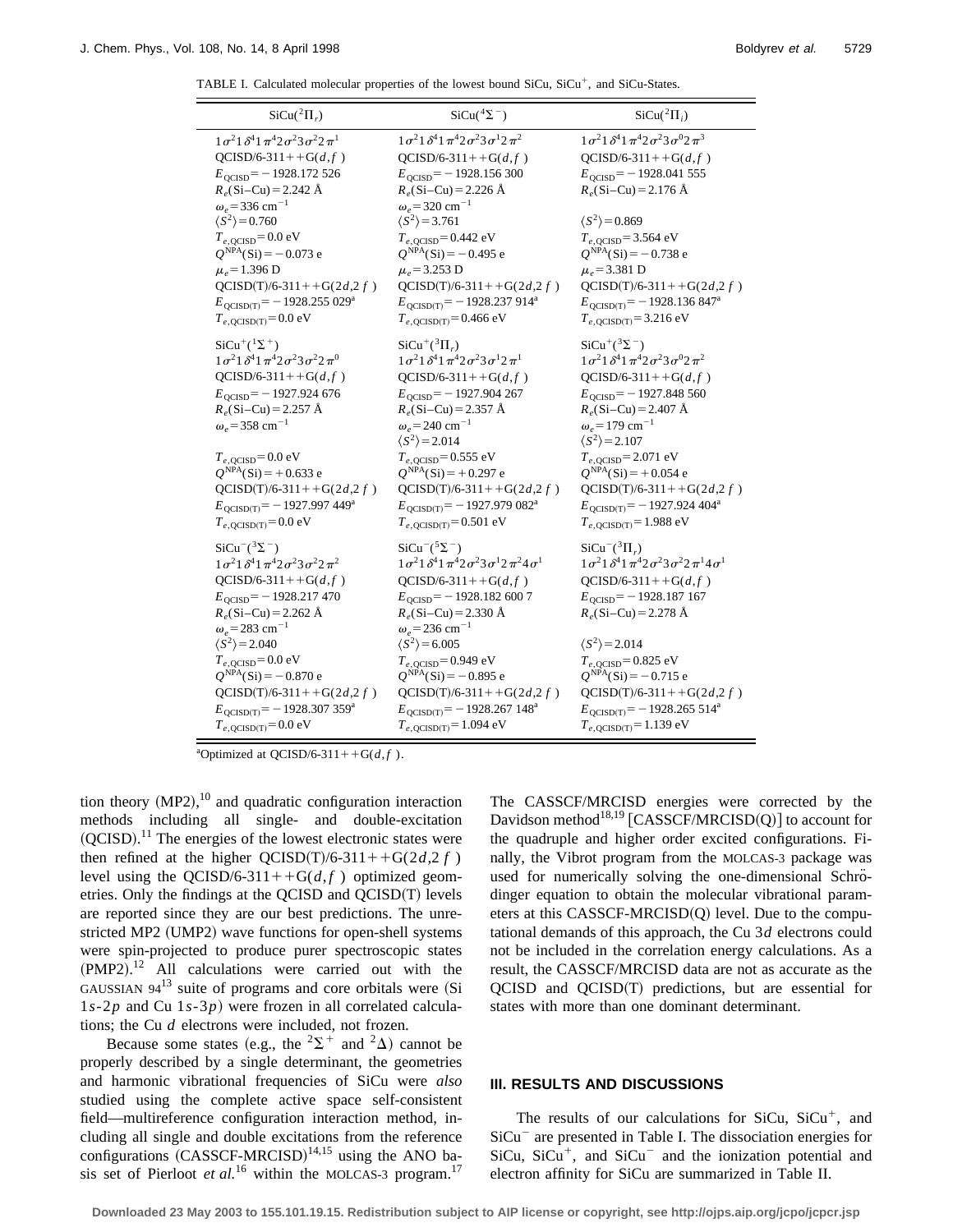#### **A. SiCu**

We studied what are probably the three lowest electronic states:  ${}^{2}\Pi_{r}$ (1 $\sigma^{2}$ 1 $\delta^{4}\pi^{4}$ 2 $\sigma^{2}$ 3 $\sigma^{2}$ 2 $\pi^{1}$ ),  ${}^{4}\Sigma^{-}$ (1 $\sigma^{2}$ 1 $\delta^{4}$ 1 $\pi^{4}$ 2 $\sigma^{2}$ 3  $\sigma^1 2\pi^2$ ),  ${}^2\Pi_i (1\sigma^2 1\delta^4 1\pi^4 2\sigma^2; 3\sigma^0 2\pi^3)$  at the B3LYP, MP2, and QCISD levels of theory. The  ${}^{2}\Delta[1\sigma^{2}1\delta^{4}1\pi^{4}2\sigma^{2}3\sigma^{1}(2$  $\pi_x^2 - 2\pi_y^2$ ) and  ${}^{2}\Sigma^+ [1\sigma^2 1\delta^4 1\pi^4 2\sigma^2 3\sigma^1 (2\pi_x^2 + 2\pi_y^2)]$ states were examined at the CASSCF/MRCISD level of theory because of their intrinsically multideterminential nature. Notice that we number only the valence orbitals as a result of which the Cu–Si  $\sigma$ -bond is the  $2\sigma$  orbital. The states considered involve double occupancy of the 3*d* orbitals of Cu, as well as for the bonding  $2\sigma$ -MO with the three other valence electrons distributed throughout the  $3\sigma$ ,  $4\sigma$ , and  $2\pi$  valence orbitals.

The  ${}^{2}$  $\Pi_r$  state was found to be the ground state at all three (B3LYP, MP2, and QCISD) levels of theory, and all three methods give very similar bond lengths  $(2.24 \text{ Å})$ , harmonic frequencies ( $\approx 336$  cm<sup>-1</sup>) and dissociation energies  $(\approx 1.8 \text{ eV})$ . In this state, we find the unpaired spin density to be located completely on the silicon atom, we find it to be very ionic ( $\mu_e$ =1.4 D) and the calculated harmonic frequency and dissociation energy both suggest strong bonding in this ground state of SiCu. At the CASSCF/MRCISD and  $CASSCF/MRCISD(Q)$  levels of theory, the calculated bond lengths are longer: 2.44 and 2.52 Å and the frequencies are softer: 249 and 235  $cm^{-1}$ , respectively, than for our most accurate data at the QCISD level of theory. This is a result of neglecting the Cu 3*d* electrons in the CASSCF/MRCISD correlation calculations, not because of any multiconfigurational nature of this state for which the Hartree–Fock (HF) configuration is dominate ( $C_{\text{HF}}$ =0.93).

 $A<sup>4</sup>\Sigma$ <sup>-</sup> state arising from promoting one electron from the nonbonding  $3\sigma$ -MO into the  $2\pi$ -MO is the lowest excited state with a 0.47 eV excitation energy the  $QCISD(T)/6-311++G(2d,2f)$  level of theory. This state is more ionic ( $\mu_e$ =3.3 D) than the ground state and has most  $(i.e., 2.4 e)$  of the unpaired electron density located mostly on the silicon atom. Both the ground and this first excited states are strongly bound with very similar bond lengths and harmonic frequencies.

A bound  ${}^2\Pi_i$  doublet state arising from promotion of two electrons from the  $3\sigma$ -MO into the  $2\pi$ -MO is substantially higher  $[\sim 3.2 \text{ eV}$  at QCISD(T)/6-311++G(2*d*,2 *f*) ] in energy, is even more ionic ( $\mu_e$ =3.4 D) and does lie in the region where Scherer *et al.*<sup>1</sup> observed a  $\Delta L(\Omega) = 0$  transition. It is possible that the <sup>2</sup> $\Pi$ <sub>*i*</sub> state is, in fact, the "*B* state" observed in that study, since the ground state  $({}^{2}\Pi)$  has the same symmetry. To more carefully examine this possibility we performed CASSCF/MRCISD calculations for the second and third roots of <sup>2</sup> $\Pi$  symmetry (the <sup>2</sup> $\Pi$ , ground state being the first root). The second root was found to be very multiconfigurational, to have the dominant  $C(2\sigma^2 3\sigma^{\alpha} 4\sigma^{\alpha} 2)$  $\pi^{\beta}$ )=0.72 configuration in the MRCISD expansion, and to be repulsive at CASSCF/MRCISD level of theory. The third root is also quite multiconfigurational with the dominant  $C(2\sigma^2 3\sigma^1 4\sigma^0 2\pi^3) = 0.63$  configuration in the MRCISD expansion, and has a minimum at  $r_e = 2.41$  Å with the harmonic frequency of 209 cm<sup>-1</sup>. As for the  ${}^{2}\Pi_{r}$  ground state,

TABLE II. Energetic properties (in eV) of SiCu,  $SiCu<sup>+</sup>$ , and  $SiCu<sup>-</sup>$ .

|                       |       |       | $D_e(SiCu)$ $IE_a(SiCu)$ $EA_a(SiCu)$ $D_e(SiCu^+)$ $D_e(SiCu^-)$ |       |       |
|-----------------------|-------|-------|-------------------------------------------------------------------|-------|-------|
| B3LYP <sup>a</sup>    | 2.043 | 7.246 | 1.475                                                             | 2.836 | 2.193 |
| MP2 <sup>a</sup>      | 1.783 | 6.874 | 1.325                                                             | 2.165 | 2.054 |
| OCISD <sup>a</sup>    | 1.830 | 6.744 | 1.222                                                             | 2.270 | 2.036 |
| OCISD(T) <sup>b</sup> | 1.787 | 7.009 | 1.424                                                             | 2.158 | 2.034 |

<sup>a</sup>Using 6-311++G( $d, f$ ) basis sets.

 $^{b}$ Using 6-311++G(2*d*,2*f*) basis sets at QCISD/6-311++G(*d*,*f*) geometry.

we expect that this bond length is too long because Cu 3*d* electron correlation is neglected. However, the excitation energy from the  ${}^{2}\Pi_{r}$  ground state to this state 3.17 eV is close to the  $3.22$  eV obtained at the QCISD $(T)$  level of theory and to the experimentally observed transition.

As stated earlier, we needed to use the multideterminental based CASSCF  $(4a_1, 2b_1, 2b_1, 1a_1)$  active space within  $C_{2v}$  symmetry) method to treat the <sup>2</sup> $\Sigma$ <sup>+</sup> and <sup>2</sup> $\Delta$  states. After so doing and using the  $CASSCF/MRCISD(Q)$  energy for the  ${}^{2}\Pi_{r}$  ground state, we find the  ${}^{2}\Delta$  and  ${}^{2}\Sigma^{+}$  states (obtained as the lowest roots among the doublet states within  $a_1$ -symmetry) to have excitation energies of 1.21 and 1.76 eV, respectively, above the ground  ${}^{2}\Pi_{r}$  state.

In summery, for SiCu we found the following state ordering:

$$
^{2}\Pi_{r} \rightarrow ^{4}\Sigma^{-} 0.5 \text{ eV}
$$
  

$$
^{2}\Pi_{r} \rightarrow ^{2}\Delta 1.2 \text{ eV}
$$
  

$$
^{2}\Pi_{r} \rightarrow ^{2}\Sigma^{+} 1.8 \text{ eV}
$$
  

$$
^{2}\Pi_{r} \rightarrow ^{2}\Pi_{i} 3.2 \text{ eV}
$$

# **B.** SiCu<sup>+</sup>

We studied three low-lying cation electronic states:<br> $(1\sigma^2 1\delta^4 1\pi^4 2\sigma^2 3\sigma^2 2\pi^0), \quad {}^3\Pi_r(1\sigma^2 1\delta^4 1\pi^4 2\sigma^2 3\sigma^1 2\pi^1)$  $1\Sigma^+(1\sigma^21\delta^41\pi^42\sigma^23\sigma^22\pi^0)$ ,  $\pi^1$ ), and  ${}^3\Sigma^-(1\sigma^2\omega^1\sigma^4\omega^2\sigma^2\sigma^2\sigma^2\sigma^2)$  all of which involve double occupancy for the 3*d* orbitals of Cu and of the bonding  $2\sigma$ -MO with the two remaining valence electrons distributed throughout the  $3\sigma$  and  $2\pi$  valence orbitals. The  $1\Sigma^+$  state was found to be the ground state at all three  $(B3LYP, MP2, and QCISD)$  levels of theory; again all three methods give very similar bond lengths, harmonic frequencies, and dissociation energies.

The calculated adiabatic ionization energy of SiCu was found to be 7.01 eV at our highest  $OCISD(T)/6-311++G$  $(2d,2f)$  level of theory (see Table II). The harmonic frequency (358 cm<sup>-1</sup>) and dissociation energy ( $D_e$ =2.16 eV) obtained for the ground state of  $SiCu<sup>+</sup>$ , both suggest strong bonding (both are somewhat larger than the corresponding values for the neutral molecule).

The  ${}^{3}$  $\Pi$ <sub>r</sub> cation state arising from promoting of one electron from the  $3\sigma$ -MO into the  $2\pi$ -MO was found to be 0.50 eV above the ground electronic state. A  ${}^{3}\Sigma^{-}$  state was found to be substantially higher in energy, so the  ${}^{1}\Sigma^{+}$  state is reasonably well established to be the ground electronic state of  $SiCu^{+}$ .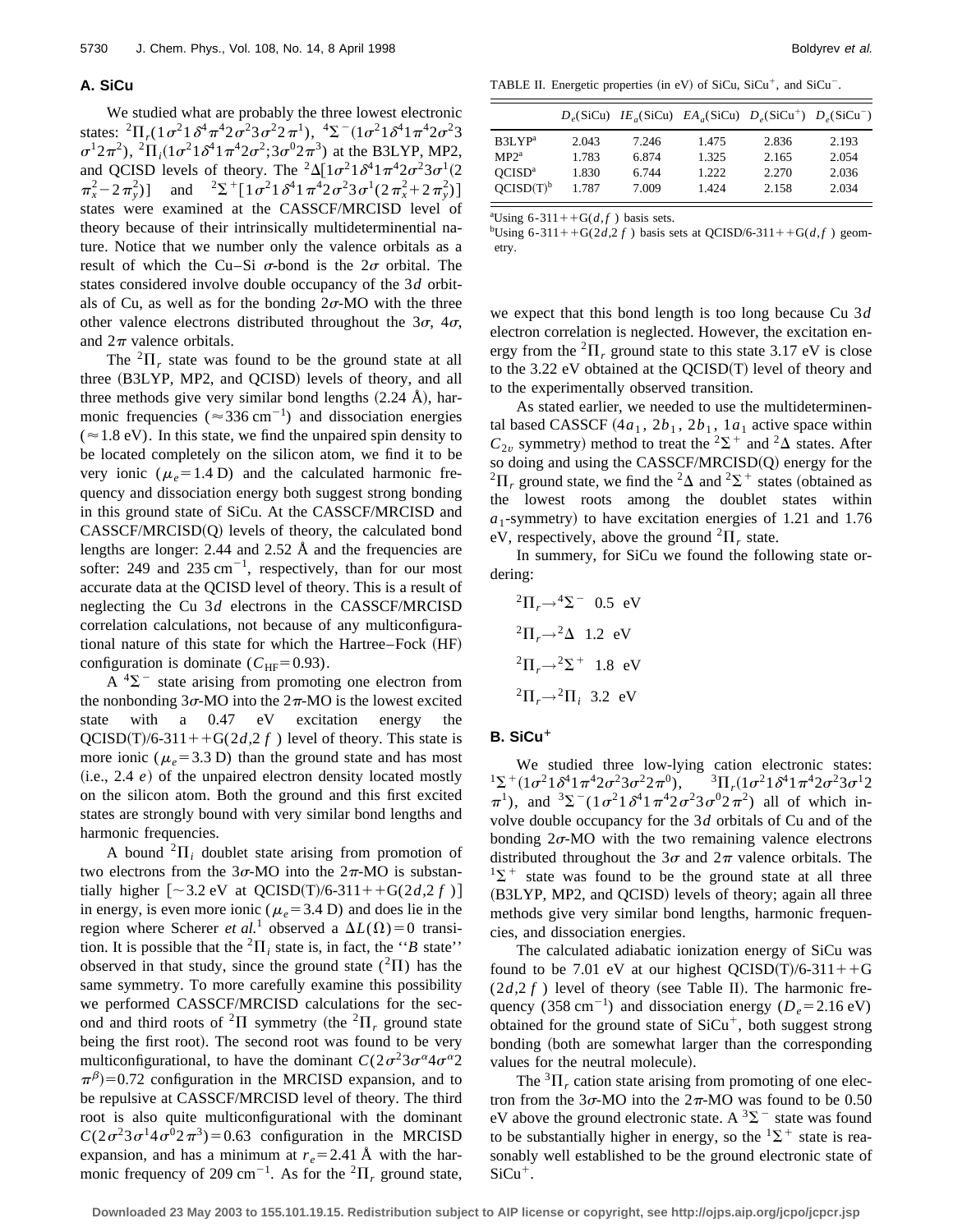# C. SiCu<sup>-</sup>

We studied six low-lying anion electronic states  ${}^{3}\Sigma^{-}(1)$  $\sigma^21\delta^41\pi^42\sigma^23\sigma^22\pi^2$ ,  ${}^3\Pi_i(1\sigma^21\delta^41\pi^42\sigma^23\sigma^12\pi^3),$   ${}^1\Sigma^+$ <br>  $(1\sigma^21\delta^41\pi^42\sigma^23\sigma^02\pi^4),$   ${}^1\Sigma^+(1\sigma^21\delta^41\pi^42\sigma^23\sigma^22\pi^04)$  $^{1}\Sigma^{+}(1\sigma^{2}1\delta^{4}1\pi^{4}2\sigma^{2}3\sigma^{2}2\pi^{0}4)$  $\sigma^2$ ),  ${}^3\Pi_r (1 \sigma^2 1 \delta^4 1 \pi^4 2 \sigma^2 3 \sigma^2 2 \pi^1 4 \sigma^1)$ , and  ${}^5\Sigma^-(1 \sigma^2 1 \delta^4 1$  $\pi^4 2\sigma^2 3\sigma^1 2\pi^2 4\sigma^1$ ) derived using double occupancy for the 3*d* orbitals of Cu as well as for the bonding  $2\sigma$ -MO with the four other valence electrons distributed throughout the  $3\sigma$ ,  $4\sigma$ , and  $2\pi$  valence orbitals. The  ${}^{1}\Sigma^{+}(1\sigma^{2}1\delta^{4}1\pi^{4}2\sigma^{2}3\sigma^{2}2)$  $\pi^2$ ) state was not considered here, because we assume that the higher multiplicity  ${}^{3}\Sigma^{-}$  state with the same orbital occupancy will be lower in energy.

The  $3\Sigma$ <sup>-</sup> state was found to be the ground state at all three (B3LYP, MP2, and QCISD) levels of theory, and again all three methods give very similar bond lengths, harmonic frequencies, and dissociation energies. The calculated adiabatic electron affinity of SiCu was found to be 1.42 eV at our highest QCISD(T)/6-311++G(2*d*,2*f*) level of theory (see Table II). Our calculated harmonic frequency  $(283 \text{ cm}^{-1})$ and dissociation energy into the lowest energy asymptote  $Si^{-(4}S) + Cu^{2}S$  ( $D_e = 2.04$  eV) both suggest strong bonding in the ground state of  $SiCu$ <sup>-</sup>.

 $5\Sigma$ <sup>-</sup> and  $3\Pi$ <sub>r</sub> states arising from promoting one electron from the  $3\sigma$ -MO into the  $4\sigma$ -MO and promoting one electron from the  $2\pi$ -MO into the  $4\sigma$ -MO, respectively, are the lowest excited state with 1.09 and 1.14 eV excitation energies. Three other states  ${}^{1}\Sigma^{+}$ ,  ${}^{1}\Sigma^{+}$ , and  ${}^{3}\Pi_{i}$  are substantially higher in energy, so the  ${}^{3}\Sigma^{-}$  state is well established to be the ground electronic state for  $SiCu$ <sup>-</sup>.

## **IV. SUMMARY**

In summary, we found that the Aufbau principle correctly predicts the ground electronic states for  $SiCu$ ,  $SiCu<sup>+</sup>$ , and  $SiCu^-$ , all of which were found to be relatively strongly bound although the bond lengths, bond energies, and harmonic frequencies vary slightly among these species. These small variations are a result of the nonbonding character of the  $2\pi$ -MO, which is almost completely composed of the Si 3*p*-AO. Of special relevance to the CRLAS study of Scherer *et al.*<sup>1</sup> is the fact that SiCu is likely to have a  ${}^{2}$  $\Pi_r$  ground state, not the  ${}^{2}\Sigma$  state suggested earlier. In light of these findings, the analogous CRLAS studied Scherer *et al.*20,21 on the similar SiAg and SiAu molecules will also need to be reexamined.

In this work, we used sophisticated *ab initio* methods to calculate molecular properties of the ground and lowest excited electronic states of SiCu,  $SiCu<sup>+</sup>$ , and  $SiCu<sup>-</sup>$ . Our results are very similar at the density functional theory (B3LYP), second-order Møller–Plesset perturbation theory  $(MP2)$  and quadratic configuration level  $(QCISD)$ , when valence triple-zeta bases sets augmented by sets of diffuse *s*and *p*-functions and sets of polarization functions have been used. In all of these calculations, all core electrons were excluded from correlation but the 3*d*-electrons of Cu were included. Recently we studied the isoelectronic AlZn diatomic molecule at the QCISD/6-311+ $G^*$  and QCISD(T)/6-311  $+G^*$  levels of theory and found that triple excitations are very important for proper description of the vibrational frequency.<sup>22</sup> We therefore reexamined the geometries and frequencies of SiCu,  $SiCu<sup>+</sup>$ , and  $SiCu<sup>-</sup>$  at QCISD(T)/6-311  $+G^*$  level of theory. The calculated molecular parameters at this level of theory:  $r_e$ =2.235 Å and  $\omega_e$ =325 cm<sup>-1</sup> for SiCu  $({}^{2}\Pi_{r})$ ;  $r_{e}$ =2.258 Å and  $\omega_{e}$ =311 cm<sup>-1</sup> for SiCu<sup>+</sup> (<sup>1</sup>\z<sup>+</sup>) and  $r_e = 2.268$  Å and  $\omega_e = 270$  cm<sup>-1</sup> for SiCu<sup>-</sup> (<sup>3</sup> $\Sigma$ <sup>-</sup>) are very close to those found at the QCISD/6-311+ $G^*$  level of theory. Therefore for the species studied here triple excitations were found not to be important.

Finally, we would like to stress that while diatomic molecules are the simplest chemical species, most have not yet been fully characterized either theoretically or experimentally. Recently two of us  $(A.I.B. \text{ and } J.S.)$  created three diatomic periodic tables (main group dimers, transition metal dimers, and mixed dimers),  $2^3$  which summarize all that is known about the term symbols, bond lengths, and dissociation energies of diatomic species. In these tables there are many species for which nothing or little is known. Taking into account the importance of high quality data on diatomic molecules for understanding chemical bonding among atoms in larger molecules, we hope that more efforts will be made to fill in the missing data in these Tables.

# **ACKNOWLEDGMENTS**

The authors wish to thank Professor Michael Morse and Professor Richard Barrow for bringing to their attention the possibility that SiCu might have a <sup>2</sup> $\Pi$  rather than <sup>2</sup> $\Sigma$  ground electronic state. This theoretical work was supported by NSF Grant No. CHE9116286. The Saykally CRLAS studies were supported by the AFORS Grant No. F49620-96-1-0411.

- <sup>1</sup> J. J. Scherer, J. B. Paul, C. P. Collier, and R. J. Saykally, J. Chem. Phys. **102**, 5190 (1995).
- $^{2}$ A. D. McLean and G. S. Chandler, J. Chem. Phys. **72**, 5639 (1980).
- 3R. Krishnan, J. S. Binkley, R. Seeger, and J. A. Pople, J. Chem. Phys. **72**, 650 (1980).
- $^{4}$ A. J. H. Wachters, J. Chem. Phys. **52**, 1033 (1970).
- <sup>5</sup>P. J. Hay, J. Chem. Phys. **66**, 4377 (1977).
- $6$ K. Raghavachari and G. W. Trucks, J. Chem. Phys.  $91$ , 1062 (1989).
- 7T. H. Dunning, Jr. and P. J. Hay, in *Modern Theoretical Chemistry*, edited
- by H. F. Schaefer III (Plenum, New York, 1976), pp.  $1-28$ .
- <sup>8</sup> C. Lee, W. Yang, and R. G. Parr, Phys. Rev. B 37, 785 (1988).
- <sup>9</sup> A. D. Becke, J. Chem. Phys. **98**, 5648 (1993).
- <sup>10</sup> J. A. Pople, R. Seeger, and R. Krishnan, Int. J. Quant. Chem. Symp. **11**, 149 (1977).
- <sup>11</sup> J. A. Pople, M. Head-Gordon, and K. Raghavachari, J. Chem. Phys. **87**, 5968 (1987).
- <sup>12</sup>H. B. Schlegel, J. Chem. Phys. **84**, 4530 (1984).
- $^{13}$  GAUSSIAN 94 (Revision A1), M. J. Frisch, G. M. Trucks, H. B. Schlegel, P. M. W. Gill, B. G. Johnson, M. A. Robb, J. R. Cheeseman, T. A. Keith, G. A. Petersson, J. A. Montgomery, K. Raghavachari, M. A. Al-Laham, V. G. Zakrzewski, J. V. Ortiz, J. B. Foresman, J. Cioslowski, B. B. Stefanov, A. Nanayakkara, M. Challacombe, C. Y. Peng, P. Y. Ayala, W. Chen, M. W. Wong, J. L. Andres, E. S. Replogle, R. Gomperts, R. L. Martin, D. J. Fox, J. S. Binkley, D. J. Defrees, J. Baker, J. J. P. Stewart, M. Head-Gordon, C. Gonzales, and J. A. Pople, Gaussian, Inc., Pittsburgh, PA, 1995.
- $14$ (a) K. Andersson, P.-A. Malmqvist, B. O. Roos, A. J. Sadlej, and K. Wolonski, J. Phys. Chem. 94, 5483 (1990); (b) K. Andersson, P.-A. Malmqvist, and B. O. Roos, J. Chem. Phys. 96, 1218 (1992).
- <sup>15</sup>(a) B. O. Roos, Chem. Phys. Lett. **15**, 153 (1972); (b) I. Shavitt, Int. J. Quantum Chem. Symp. 11, 131 (1977), 12, 5 (1978); (c) P. E. M. Siegbahn, J. Chem. Phys. **72**, 1647 (1980).
- 16K. Pierloot, B. Dumez, P.-O. Widmark, and B. O. Roos, Theor. Chim. Acta 90, 87 (1995).
- <sup>17</sup> MOLCAS Version 3, K. Anderson, M. R. A. Blombeg, M. P. Fulscher, V.